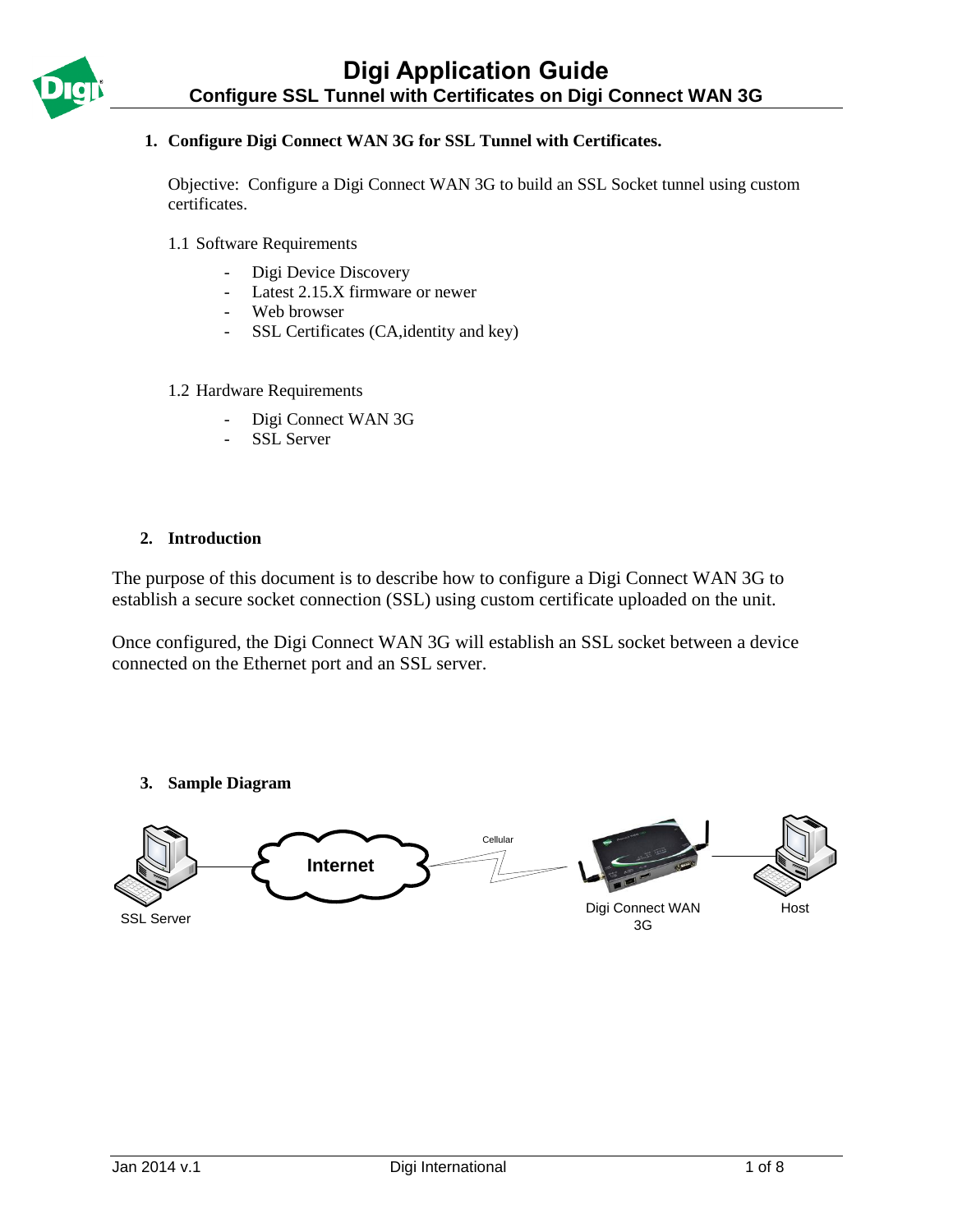

## **4. Installing Custom certificates in the Digi Connect WAN 3G**

*Note: It is possible to create certificates using OpenSSL and the integrated tools. For more information, please visit [http://www.openssl.org](http://www.openssl.org/)*

- a) Open a web browser to the IP Address of the Digi Connect Wan 3G or use the Digi Device Discovery tool
- b) Navigate to : **Administration>X.509 Certificate/Key Management** and click on **Certificate Authorities (CAs) / Certificate Revocation Lists (CRLs)**
- c) Navigate to : **Upload Certificate Authority Certificates and Certificate Revocation Lists**, click the **Browse** button, select your CA certificate and click **Upload**

| <b>X.509 Certificate and Key Management</b> |                                                                                                                                                      |
|---------------------------------------------|------------------------------------------------------------------------------------------------------------------------------------------------------|
|                                             | ▼ Certificate Authorities (CAs) / Certificate Revocation Lists (CRLs)                                                                                |
|                                             | Upload Certificate Authority Certificates and Certificate Revocation Lists                                                                           |
|                                             | Upload certificate authority (CA) certificates, or certificate revocation list (CRL) files. Files may be in ASN.1 DER or PEM Base64 encoded formats. |
| <b>Upload File:</b>                         | Browse                                                                                                                                               |
| Jpload                                      |                                                                                                                                                      |
|                                             |                                                                                                                                                      |

d) The CA certificate should now appear under "**Installed Certificate Authority Certificates**"

| Installed Certificate Authority Certificates [1/8 Entries Used] |                |               |                          |  |
|-----------------------------------------------------------------|----------------|---------------|--------------------------|--|
| Action                                                          | <b>Subject</b> | <b>Issuer</b> | <b>Expiration</b>        |  |
|                                                                 | diai           | digi          | Jan 30 10:18:31 2015 GMT |  |
| <b>Delete</b>                                                   |                |               |                          |  |
|                                                                 |                |               |                          |  |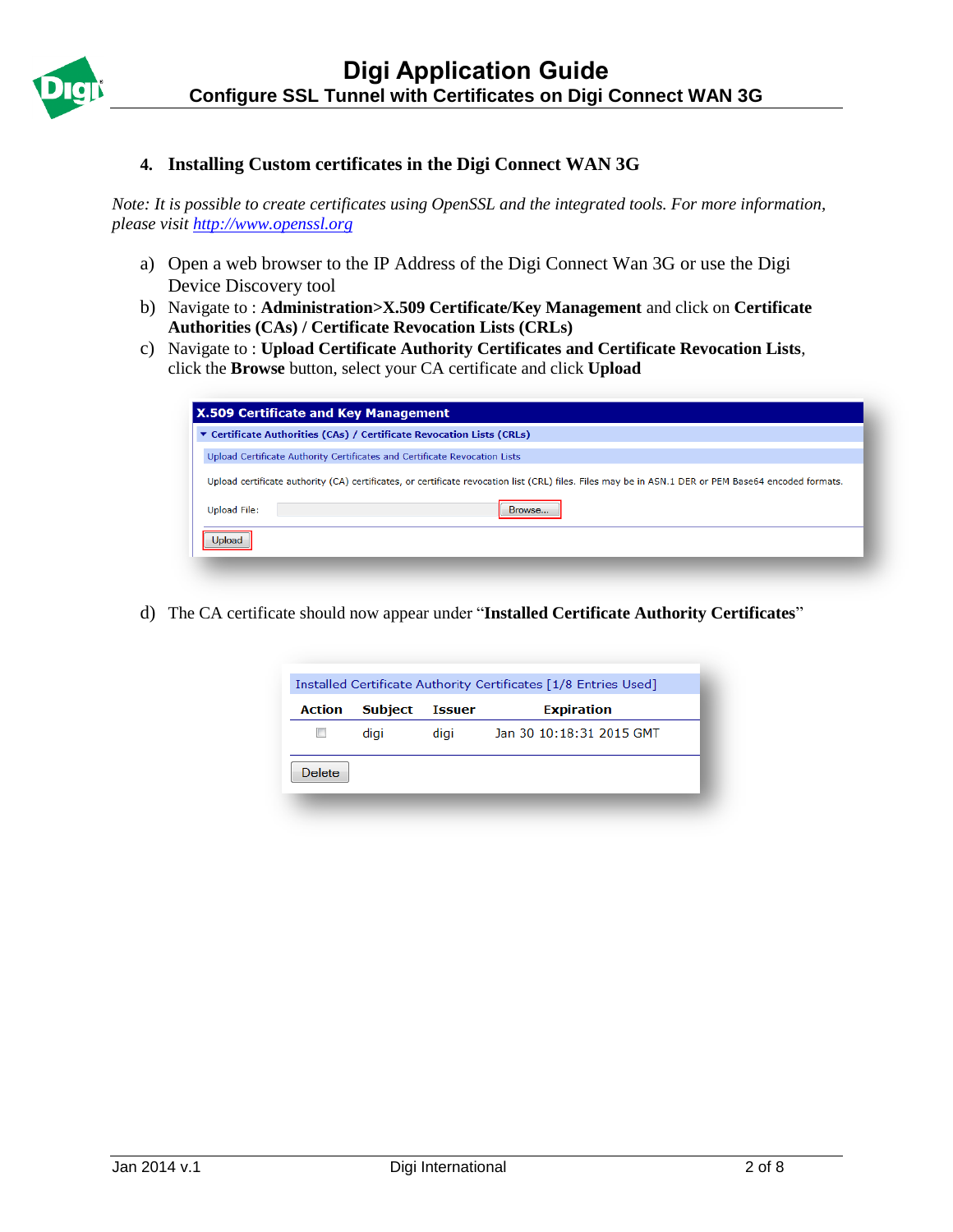

- e) Navigate to : **Secure Sockets Layer (SSL) / Transport Layer Security (TLS) Certificates**, click on **"Identity Certificates and Keys**, click the **Browse** button, select your identity certificate (enter the password in the password field if the certificate is protected by a password) and click **Upload**
- f) Repeat the same steps for the identity

| ▶ Certificate Authorities (CAs) / Certificate Revocation Lists (CRLs)                                                                           |
|-------------------------------------------------------------------------------------------------------------------------------------------------|
|                                                                                                                                                 |
| ▼ Secure Sockets Layer (SSL) / Transport Layer Security (TLS) Certificates                                                                      |
|                                                                                                                                                 |
|                                                                                                                                                 |
| Upload SSL/TLS RSA or DSA identity keys and certificates. Identity certificate and key files may be in ASN.1 DER or PEM Base64 encoded formats. |
| Browse                                                                                                                                          |
| A password is required only if the host key file is encrypted:                                                                                  |
|                                                                                                                                                 |
|                                                                                                                                                 |

g) The Identity Certificates and Keys should now appear under each section

|               |                |               | Installed SSL and TLS Identity Certificates [1/2 Entries Used] |                     |
|---------------|----------------|---------------|----------------------------------------------------------------|---------------------|
| <b>Action</b> | <b>Subject</b> | <b>Issuer</b> | <b>Expiration</b>                                              | <b>Matching Key</b> |
|               | digi           | digi          | Jan 29 10:16:31 2017 GMT                                       | Matching key found  |
| Delete        |                |               |                                                                |                     |
|               |                |               | Installed SSL/TLS Identity Keys [1/2 Entries Used]             |                     |
| <b>Action</b> | <b>Type</b>    |               | <b>Matching Certificate</b>                                    |                     |
|               | 1024 bit RSA   | digi          |                                                                |                     |
| <b>Delete</b> |                |               |                                                                |                     |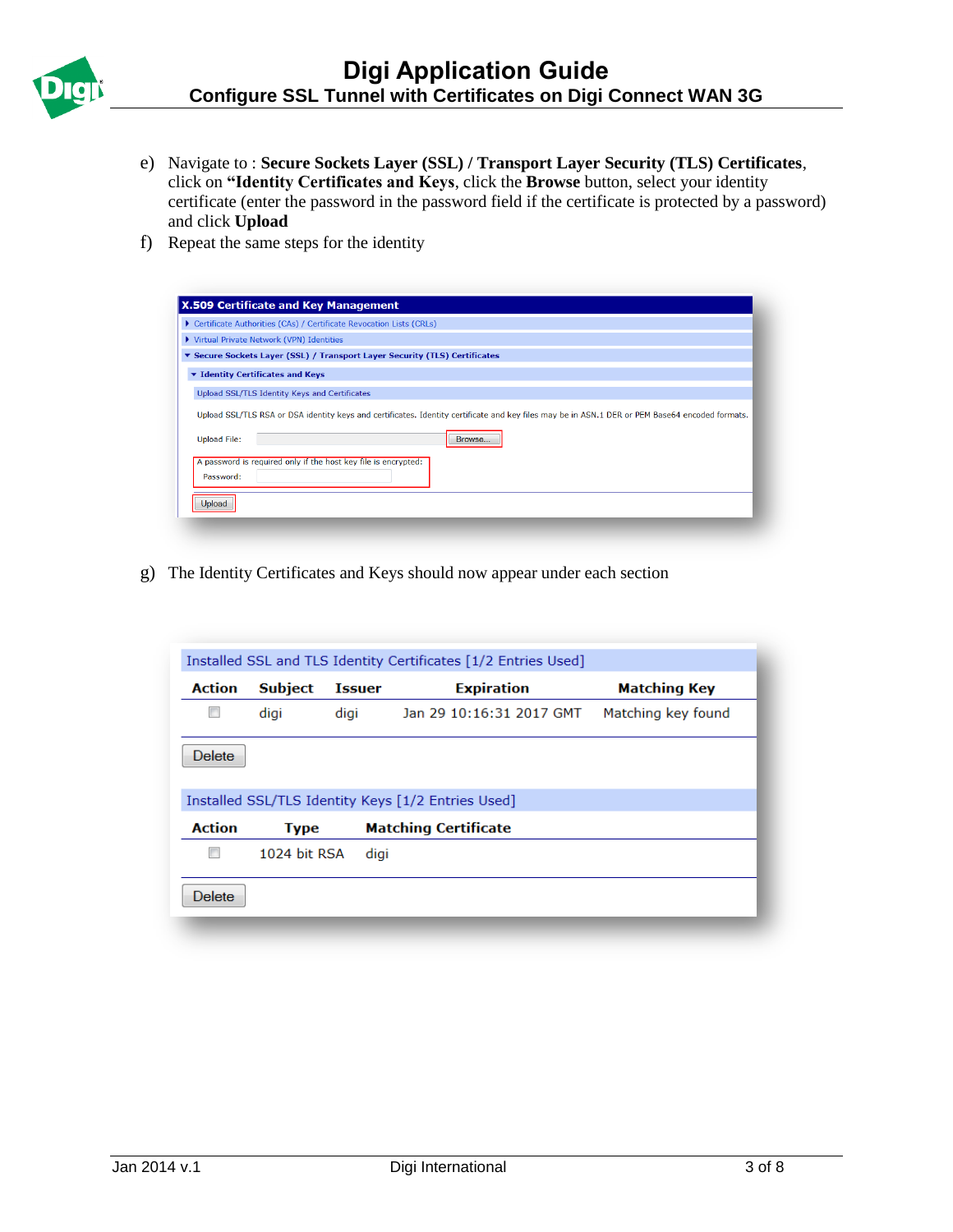

# **5. Configuring the SSL Socket tunnel settings**

- a) Navigate to : **Configuration > Network > Socket Tunnel Settings**
- b) Configure a new tunnel as follow and click **Add.**

| <b>Enable</b>            | <b>Timeout</b><br>(seconds) | <b>Endpoint</b> | <b>Host</b>                | Port | <b>Protocol</b> |     |
|--------------------------|-----------------------------|-----------------|----------------------------|------|-----------------|-----|
|                          |                             |                 | No tunnels have been added |      |                 |     |
|                          |                             | Initiating:     |                            | 4401 | $TCP -$         |     |
| $\overline{\mathcal{L}}$ | 3600                        | Destination:    | 80.81.82.83                | 4401 | SSL +           | Add |
|                          |                             |                 |                            |      |                 |     |
| Anply                    |                             |                 |                            |      |                 |     |

| Parameter   | Setting     | Description                                                                                                                                                |
|-------------|-------------|------------------------------------------------------------------------------------------------------------------------------------------------------------|
| Enable      | Checked     | Enable this Socket Tunnel                                                                                                                                  |
| Timeout     | 3600        | Inactivity timeout settings for this socket<br>tunnel                                                                                                      |
| Initiating  |             | Host initiating the connection (Digi<br>Connect WAN 3G local network side)<br>Leave Blank.                                                                 |
| Destination | 80.81.82.83 | SSL Server IP address (Public IP that can<br>be reached from the Mobile WAN<br>interface)                                                                  |
| Port        | 4401        | Port used for the Initiating (Port that the<br>Digi Connect WAN 3G is listening on) and<br>Destination (Port to send to)                                   |
| Protocol    | TCP / SSL   | Protocol used on the Initiating and<br>Destination side. Initiating side has to be<br>TCP and destination has to be SSL (for<br>the conversion to be done) |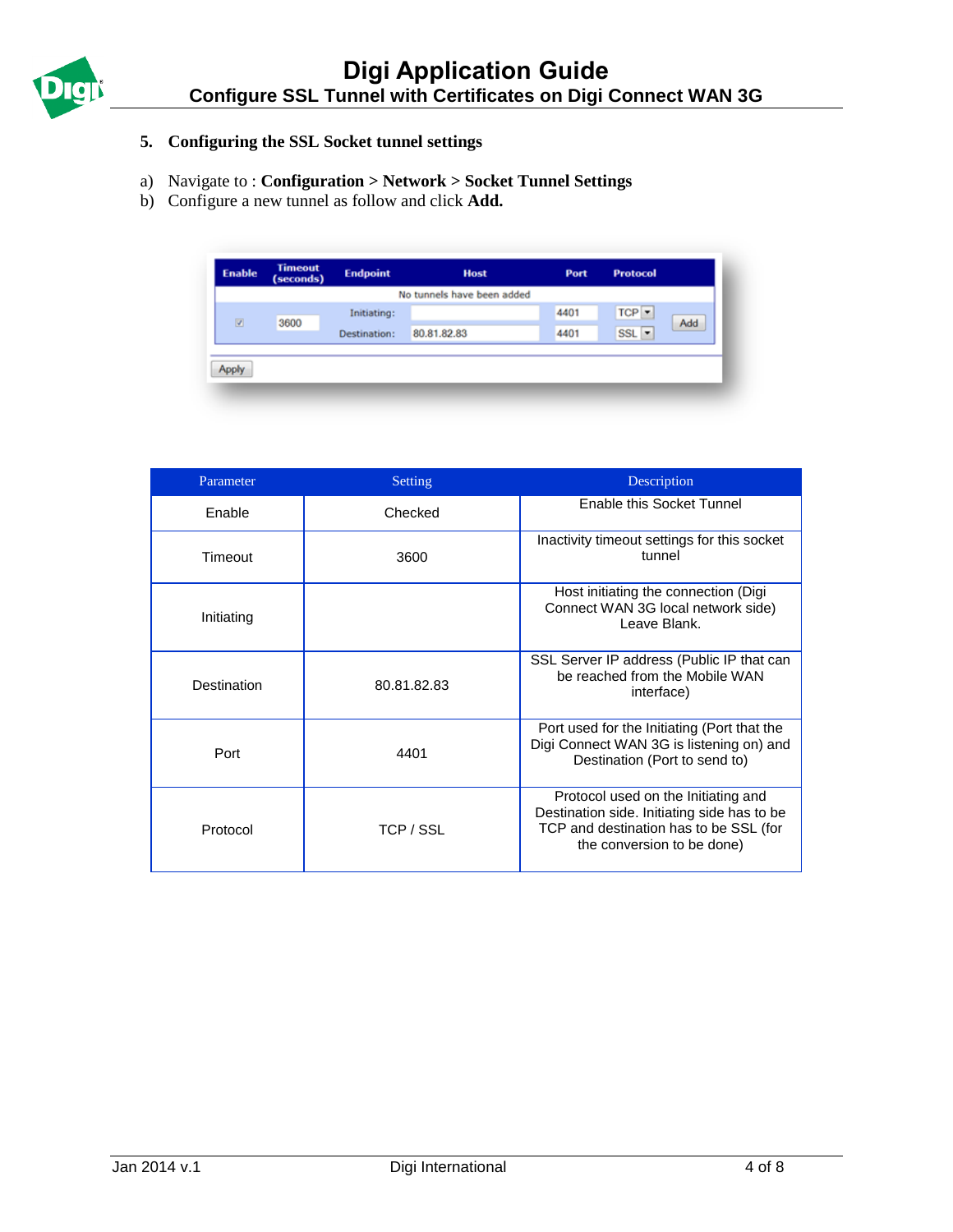

## **6. Testing**

For this test, we will use the available binaries from OpenSSL and setup a listening server. Please visit [http://www.openssl.org](http://www.openssl.org/) for more information on installing OpenSSL on your operating system.

Make sure to copy the host/server certificates in the openssl\bin directory or any other accessible path.

After installation, open a command prompt to the bin directory of OpenSSL, by default: **c:\openssl\bin\**

Configure the OpenSSL Server as follow:

C:\OpenSSL-Win32\bin>**openssl s\_server –accept 4401 –cert certh.pem –key privh.pem – CAfile cacert.pem –debug**

| Parameter | <b>Setting</b> | Description                                                                                                                                         |
|-----------|----------------|-----------------------------------------------------------------------------------------------------------------------------------------------------|
| -accept   | 4401           | Port to listen to (matching the port set in<br>the Transport configuration)                                                                         |
| -cert     | certh.pem      | Host certificate filename/path (if in another<br>folder)                                                                                            |
| -key      | privh.pem      | Host private key filename/path (if in<br>another folder)                                                                                            |
| -CAfile   | cacert.pem     | CA certificate filename/path (if in another<br>folder)                                                                                              |
| -accept   | 4401           | Port to listen to (matching the port set in<br>the Transport configuration)                                                                         |
| -cert     | certh.pem      | Host certificate filename/path (if in another<br>folder)                                                                                            |
| -debug    | -debug         | Will output debug information from the<br>OpenSSL server during connection and<br>data transfer. (Helpful during testing. can<br>be removed after.) |

The OpenSSL server should now be up and running and in listening mode on port:

```
Loading 'screen' into random state - done
Using default temp DH parameters
Using default temp ECDH parameters
ACCEPT
```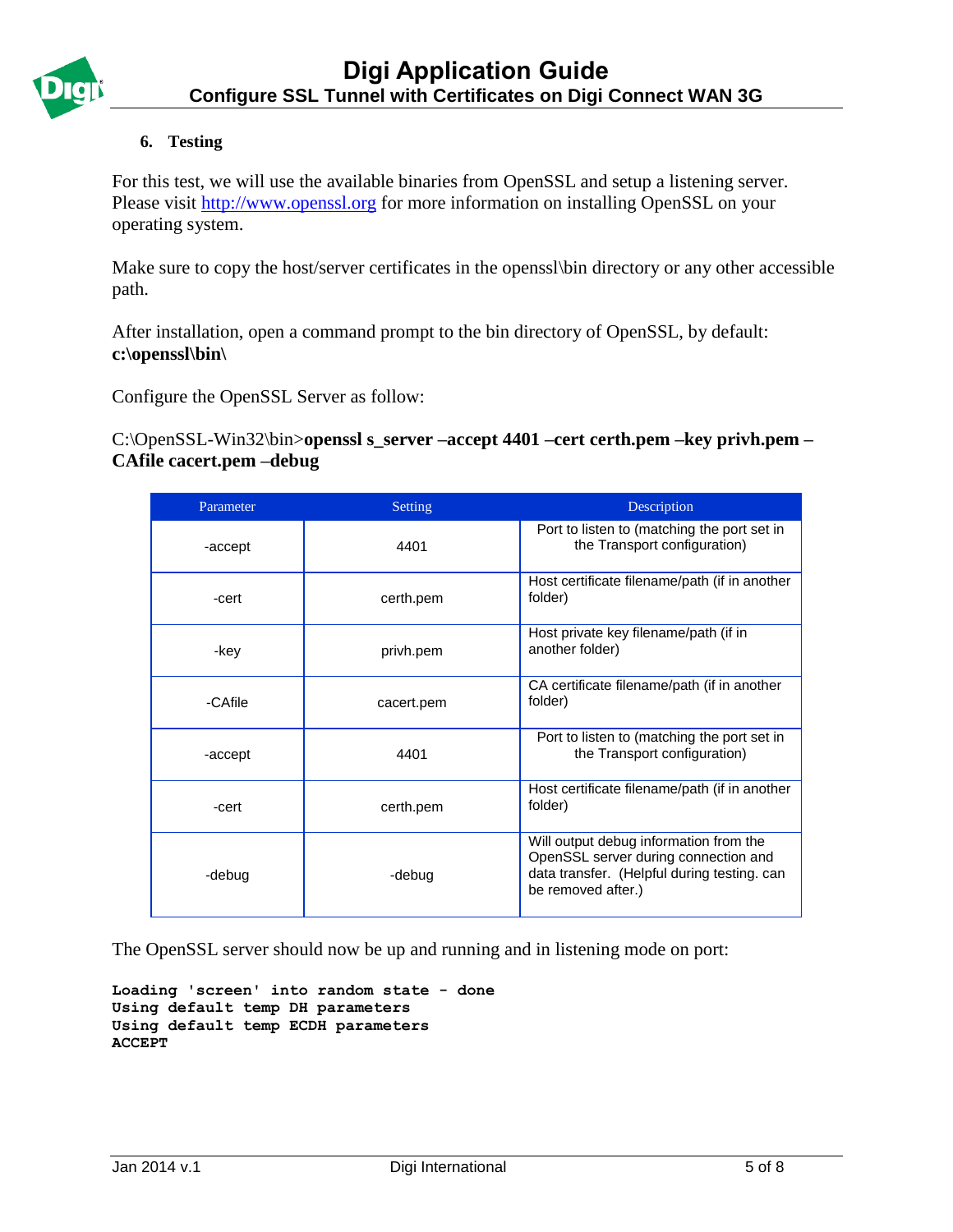

On the Computer/Host connected to the Etherport of the Digi Transport, open a terminal application such as PuTTy and configure the following:

| PuTTY Configuration                                                                                                                                                                                                                                                                          | $\mathbf{X}$                                                                                                                                                                                                                                                                                                                                                                                                                            |
|----------------------------------------------------------------------------------------------------------------------------------------------------------------------------------------------------------------------------------------------------------------------------------------------|-----------------------------------------------------------------------------------------------------------------------------------------------------------------------------------------------------------------------------------------------------------------------------------------------------------------------------------------------------------------------------------------------------------------------------------------|
| Category:<br>⊟-Session<br>- Logging<br><b>⊟</b> -Terminal<br><b>Keyboard</b><br>⊟ Bell<br><b>Features</b><br>⊟⊹Window<br>- Appearance<br>- Behaviour<br>- Translation<br>-Selection<br>- Colours<br><b>E</b> Connection<br>$-Data$<br>- Proxy<br>$-$ Telnet<br>- Rlogin<br>中·SSH<br>└ Serial | Basic options for your PuTTY session<br>Specify the destination you want to connect to<br>Host Name (or IP address)<br>Port<br>1.2.3.4<br>4401<br>Connection type:<br>Rlogin O<br><b>SSH</b><br>$\bigcirc$ Telnet<br>Serial<br>O Raw<br>Load, save or delete a stored session<br><b>Saved Sessions</b><br><b>Default Settings</b><br>Load<br>Save<br><b>Delete</b><br>Close window on exit<br>Always<br>◯ Never<br>O Only on clean exit |
| About                                                                                                                                                                                                                                                                                        | Open<br>Cancel                                                                                                                                                                                                                                                                                                                                                                                                                          |

| Parameter                  | Setting | Description                                                                                                   |
|----------------------------|---------|---------------------------------------------------------------------------------------------------------------|
| Host name or IP<br>address | 1.2.3.4 | Host Name or IP Address of the OpenSSL<br>Server                                                              |
| Port                       | 4401    | Listening port on the Digi Transport                                                                          |
| <b>Connection Type</b>     | Raw     | Raw TCP connection type (TCP to SSL<br>conversion being done by the Protocol<br>switch on the Digi Transport) |

Press **Open**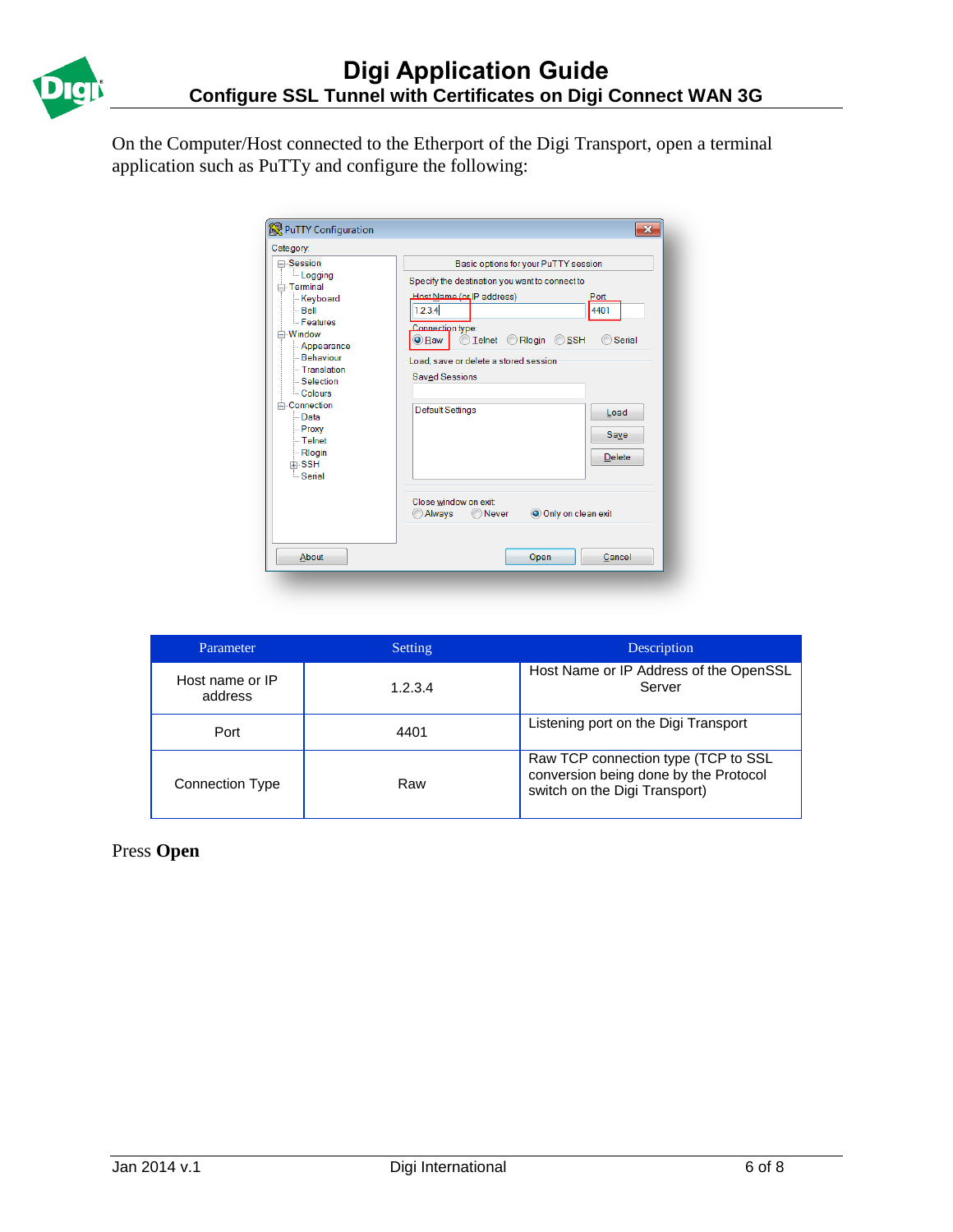

If the **debug** parameter was used, a lot of information should start to be displayed on the screen, which is the certificate exchange. This part will confirm that the tunnel is now established:

```
-----BEGIN SSL SESSION PARAMETERS-----
MHUCAQECAgMBBAIALwQgUw78/NisMM/adoQF43wa+ROkx1Bo17Eav4iPrm6IYl0E
MMfr2hGQyg4VDaouYLb3cV5ca69kNBnvlDT+ijcOEs83Sscgv4pEY9Y1Shh1QoKQ
96EGAgRTFddqogQCAgEspAYEBAEAAAA=
-----END SSL SESSION PARAMETERS-----
Shared ciphers:AES128-SHA:AES256-SHA:DES-CBC3-SHA:DES-CBC-SHA:DHE-DSS-AES128-
SHA
:DHE-DSS-AES256-SHA:EDH-DSS-DES-CBC3-SHA:EDH-DSS-DES-CBC-SHA
CIPHER is AES128-SHA
Reused session-id
Secure Renegotiation IS NOT supported
```
Check the Digi Connect Wan 3G Connection status:

|                              | <b>Connections Management</b>             |                       |                                       |                 |  |  |  |
|------------------------------|-------------------------------------------|-----------------------|---------------------------------------|-----------------|--|--|--|
|                              | Virtual Private Network (VPN) Connections |                       |                                       |                 |  |  |  |
| <b>Action</b>                | <b>Description</b>                        | <b>Remote Address</b> | <b>Local Address</b><br><b>Status</b> |                 |  |  |  |
| No VPN connections available |                                           |                       |                                       |                 |  |  |  |
| Refresh                      | <b>Disable</b>                            |                       |                                       |                 |  |  |  |
|                              | <b>Active System Connections</b>          |                       |                                       |                 |  |  |  |
| <b>Action</b>                | <b>Connected From</b>                     | <b>Connected To</b>   | <b>Protocol</b>                       | <b>Sessions</b> |  |  |  |
|                              | 37.82.114.108                             | 37.82.114.109         | ppp [connected]                       | 0               |  |  |  |
|                              | 192.168.10.5:59300                        | 92.92.92.92. :4401    | From: TCP To: SSL                     | $\bf{0}$        |  |  |  |
| $\overline{\phantom{a}}$     | 92.92.92.92                               | webui                 | http                                  | $\Omega$        |  |  |  |
|                              |                                           |                       |                                       |                 |  |  |  |

Sending data in the Terminal/PuTTy Window will appear in the debug window of the OpenSSL server